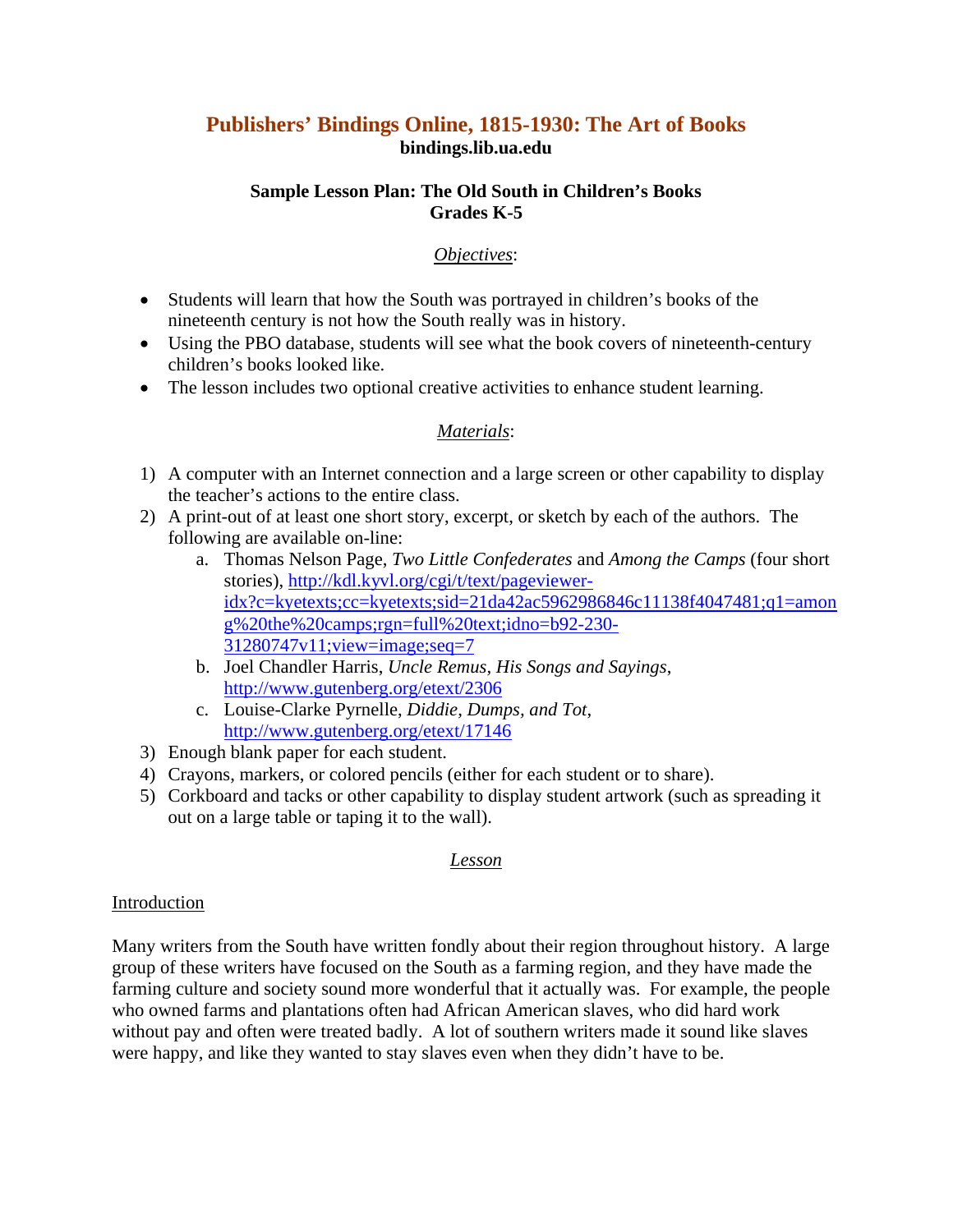This type of story was especially popular after the Civil War, when many southern writers missed the way things used to be. They called the region as they remembered it the "Old South." There were hundreds of novels, short stories, and poems written about the "Old South." Some of the people that wrote books for grown-ups wrote stories about the "Old South" for children, too.

#### Thomas Nelson Page

Some people say that a man named Thomas Nelson Page invented the type of writing that made the "Old South" sound so great. He wrote a lot of stories, novels, and essays for adults, and he also wrote stories for children.

Mr. Page was born in 1853 in Virginia. He lived on a plantation, which is a really big farm with a lot of slaves. His family was wealthy, and he felt like rich white people were better than everyone else. But after the war, the wealthy people started to lose their place in society. Mr. Page was sad about this, and he started writing stories to help his fellow wealthy white people remember how things used to be. However, his stories made the "Old South" sound better than it was.

One thing Mr. Page did was make the slaves sound like they were happy and devoted to their masters. He also was worried about people from the North liking people from the South, and he made northerners and southerners friends in his stories.

[Teacher's Note: Go to http://bindings.lib.ua.edu/sitesearch.html, select the "Search by Keyword" link, and type "pba00523" in the top search box. Click on "search." Click on the thumbnail, and enlarge the image by clicking on the largest of three boxes under it.]

One of the first books Mr. Page published was a novel for children called *Two Little Confederates*, which came out in 1888 – twenty-three years after the Civil War ended. The story is set during the war, on a Virginia plantation like the one Mr. Page grew up on. The story is about two little southern boys who become friends with the son of northern boy whose father died in a battle near their home. The brothers' family has slaves who refuse to leave, even after they are freed.

[Click on "Search" at the top of the page, and type "pba00503" in the top search box. Click on "search." Click on the thumbnail, and enlarge the image by clicking on the largest of three boxes under it.]

The second book for children that Mr. Page published was a collection of short stories called *Among the Camps*. It was published in 1891. Two of the stories in the book focus on the uniting of North and South. In "Kittykin and the Part She Played in the War," fighting stops while soldiers from both sides rescue a cat from a tree. In "Nancy Pansy," an innocent young girl brings the two sides together. Another story from this book called "Jack and Jake" is about a friendship between a white boy and an African American slave boy, which makes slave life look happy.

[READ THE SELECTED STORY OR STORIES BY THOMAS NELSON PAGE.]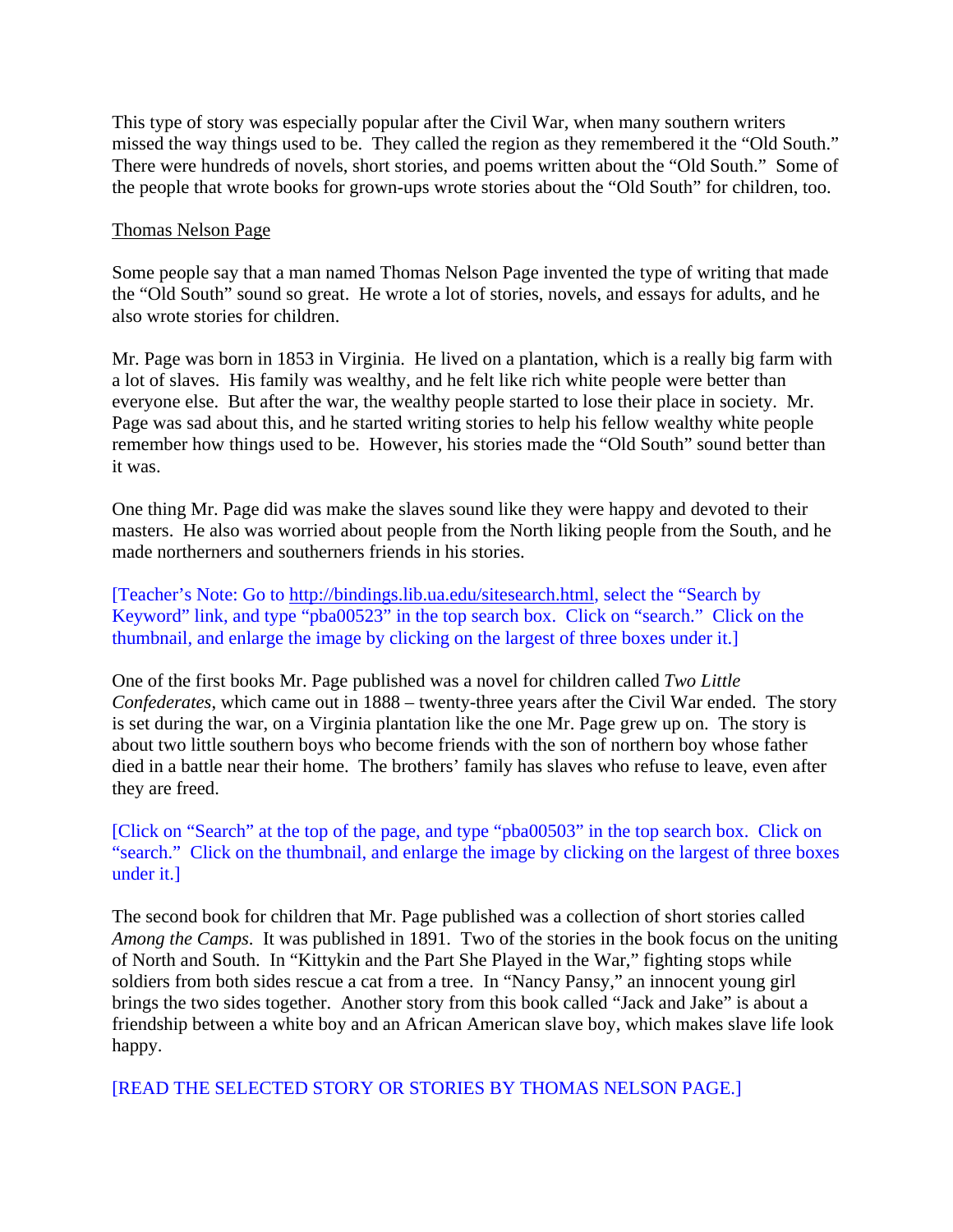#### Joel Chandler Harris

Even though he wrote a lot of books for adults, Joel Chandler Harris was best known for his children's stories. Mr. Harris was born in Georgia in 1845. Although he and his single mother were not wealthy, Mr. Harris spent his teen years on a slave-holding plantation, where he worked as a printer. He spent some time with the slaves, who told him folk tales that he later used in his books.

[Click on "Search" at the top of the page, and type "pba00401" in the top search box. Click on "search." Click on the thumbnail, and enlarge the image by clicking on the largest of three boxes under it.]

Mr. Harris's most famous stories come from his Uncle Remus series. The first of these were published in 1881, in a book called *Uncle Remus, His Songs and Sayings.* More were published in 1883 in this book, *Nights with Uncle Remus: Myths and Legends of the Old Plantation*, as well as eight later volumes. The narrator of these stories is a happy African American slave named Uncle Remus, who sees a little white boy as family and tells him stories. Like Mr. Page, Mr. Harris also tries to show friendship between North and South when Uncle Remus's owner, Miss Sally, marries a northern soldier.

Many of the stories in the ten Uncle Remus books feature the famous character Brer Rabbit and his friends. Some of the stories were adapted in the Disney movie *Song of the South* in 1946, but the movie and books later were banned because they were considered racist.

[Click on "Search" at the top of the page, and type "pba00392" in the top search box. Click on "search." Click on the thumbnail, and enlarge the image by clicking on the largest of three boxes under it.]

Mr. Harris also wrote a series of six books about two white children named Sweetest Susan and Buster John, and their slave playmate Drusilla. These stories are similar to the Uncle Remus books because they combine life on a Georgia plantation with fantasy stories.

In the first two books of this series, *Little Mr. Thimblefinger and His Queer Country* and *Mr. Rabbit at Home*, the children go to a magical world. These stories have three narrators–Mr. Rabbit, Mr. Thimblefinger, and Mrs. Meadows–that are all animals.

[Click on "Search" at the top of the page, and type "pba00385" in the top search box. Click on "search." Click on the thumbnail, and enlarge the image by clicking on the largest of three boxes under it.]

The next two books in this series, *The Story of Aaron* and *Aaron in the Wildwoods*, have four animal narrators: a horse, a pony, a dog, and a pig. The three children encounter an Arab man named Aaron, who knew the white children's uncle. These stories make the African American slaves appear inferior to both the white people and Aaron.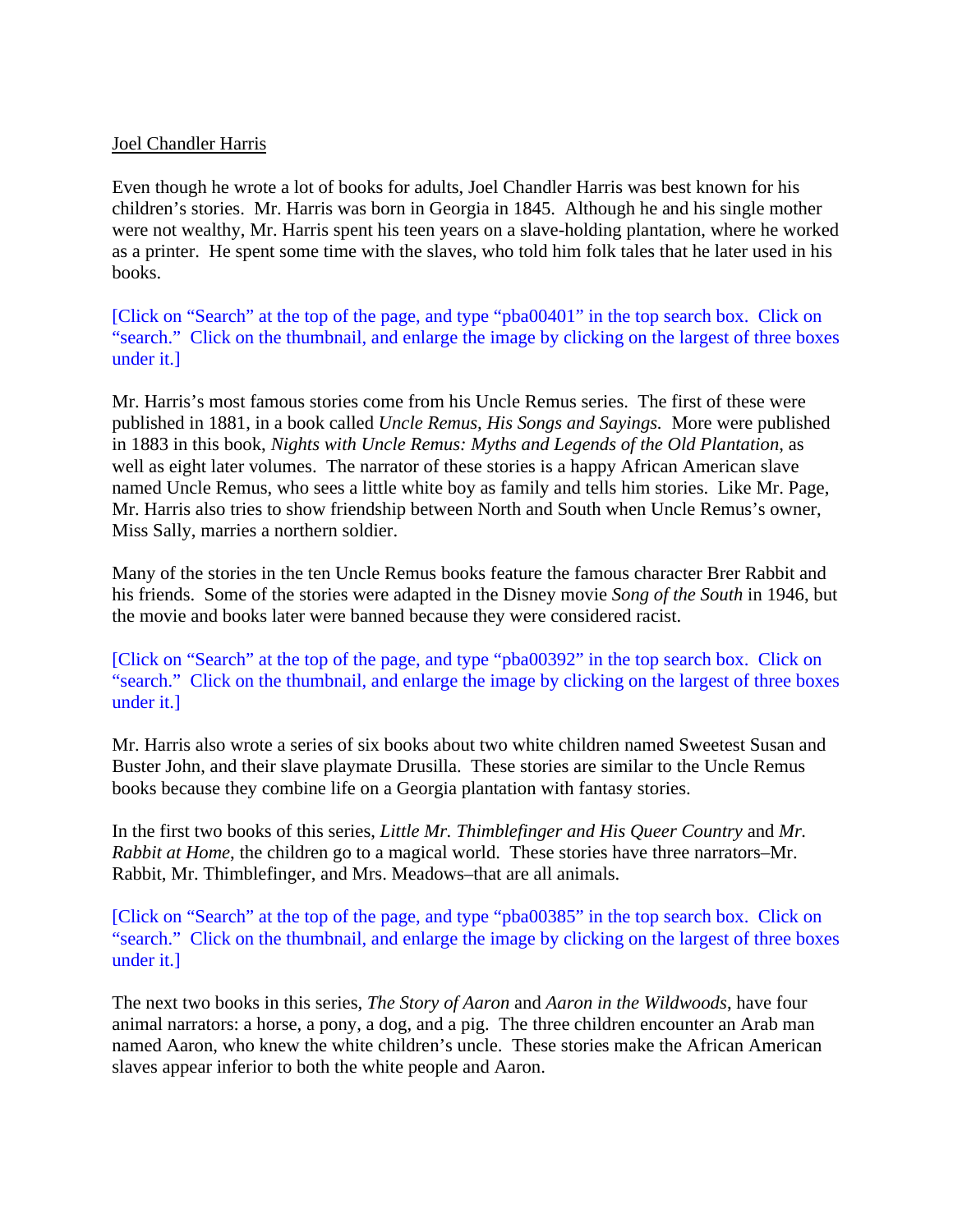Mr. Harris uses human narrators for the last two books of this series. Aunt Minervy Ann, a free African American, tells the children stories in *Plantation Pageants*. A cranky old man is the main story-teller in *Wally Wanderoon*, although Drusilla also tells stories. All of Mr. Harris's African American narrators, including Uncle Remus, use dialect, which is a type of language that makes African Americans sound uneducated.

# [READ THE SELECTED STORY OR STORIES BY JOEL CHANDLER HARRIS.]

#### Louise-Clarke Pyrnelle

Louise-Clarke Pyrnelle, who was born in 1850, had a childhood similar to Mr. Page's. She was from a wealthy family and grew up on a slave-holding plantation in Alabama. Her family lost everything after the war, and she missed the way things were. Her stories, like Mr. Page's, make the Old South sound better than it was. Her stories also are similar to Mr. Harris's, because they make African Americans look lazy and stupid. Mrs. Pyrnelle makes slave life look happy, but she does not show the slaves as loyal to their masters. Instead, she makes them look ungrateful.

[Click on "Search" at the top of the page, and type "pba01390" in the top search box. Click on "search." Click on the thumbnail, and enlarge the image by clicking on the largest of three boxes under it.]

Mrs. Pyrnelle made her living as a teacher, rather than a full-time writer. She only published two books, both of which were for children. The first was published in 1882, called *Diddie, Dumps, and Tot, or Plantation Child-life.* This book told the story of three children on a Mississippi cotton plantation. Like Mr. Harris, Mrs. Pyrnelle incorporates folk tales told to the children by African American slaves. However, most of the book talks about plantation life. She uses her own hurt feelings over the loss of the Civil War in her story. The children have a wonderful life on the plantation, but after the war and their plantation are lost, they suffer as adults.

The African American Mammy character is a major part of the story. An interesting thing that Mrs. Pyrnelle does is to make the Mammy warm and loving toward the white children but abusive of African American slave children.

[Click on "Search" at the top of the page, and type "pba01449" in the top search box. Click on "search." Click on the thumbnail, and enlarge the image by clicking on the largest of three boxes under it.]

Mrs. Pyrnelle's other book was called *Miss Li'l' Tweetty*, and it was published in 1917. This story is about a little girl who almost drowns while trying to find the items she needs to cure a voodoo curse placed upon her father's favorite African American slave.

## [READ THE SELECTED STORY OR STORIES BY LOUISE-CLARKE PYRNELLE.]

*Activity 1*